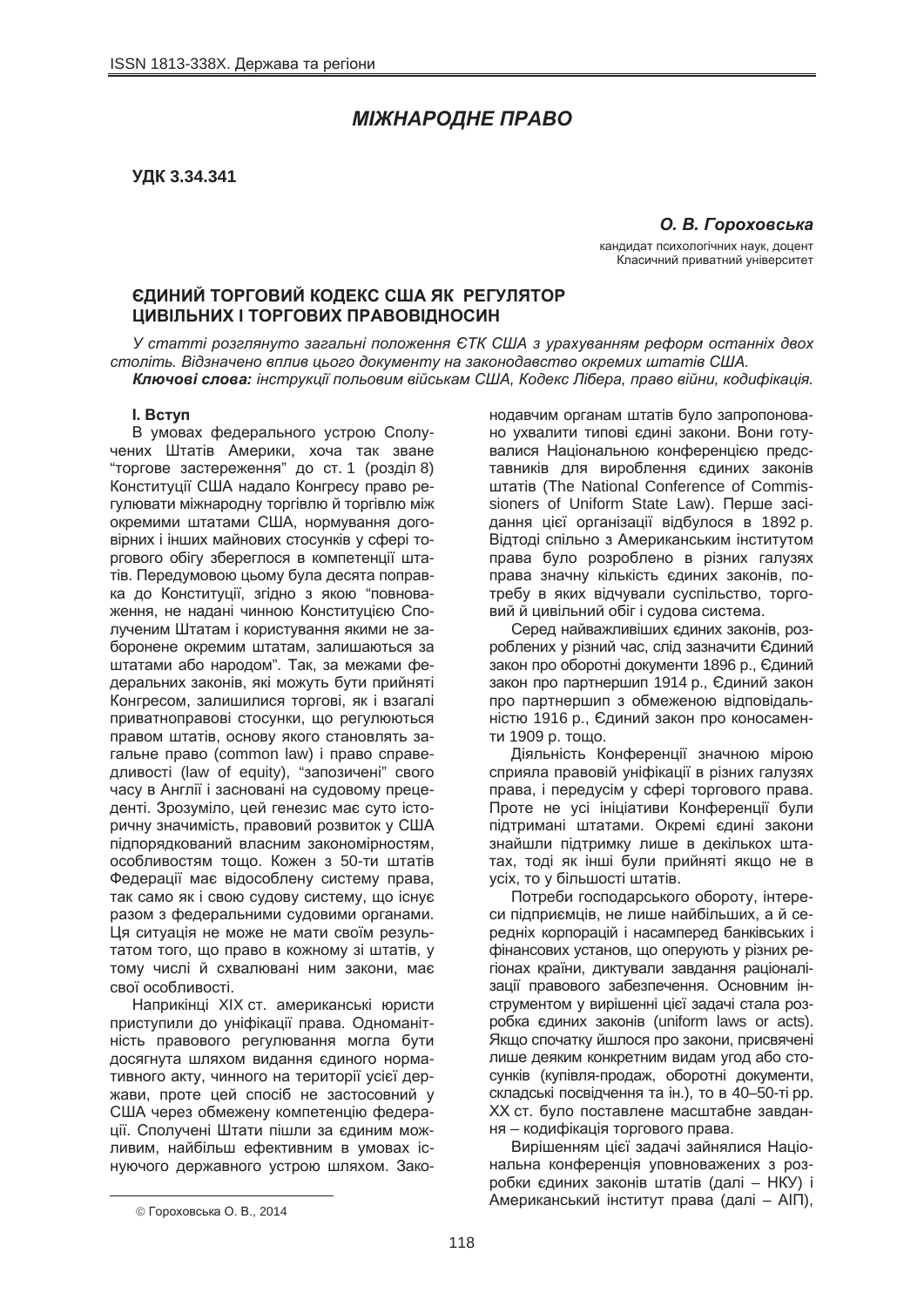За змістом ЄТК не є закінченою кодифікацією цивільного права, як це прийнято в країнах континентальної Європи, а регулює тільки низку важливих для цивільного й торгового обороту інститутів. Кодекс складається з 10 розділів: Загальні положення (розділ 1); Продаж (розділ 2); Торгові папери (розділ 3); Банківські депозити і інкасові операції (розділ 4); Акредитиви (розділ 5); Комплексне відчуження (розділ 6); Складські посвідчення й інші товаророзпорядчі документи (розділ 7); Цінні папери (розділ 8); Забезпечення угод. Продаж платежів, договірних прав і паперів на рухомість (розділ 9); Дата набуття чинності і відміна інших законів (розділ 10).

Усі розділи, окрім останнього, розбиті на частини, кожна з них, у свою чергу, поділена на статті. Усі статті пронумеровані так, щоб можна було визначити й розділ, і частину. Наприклад, номер ст. 2-206 "Оферта і акцепт при укладенні договору" зазначає, що це розділ другий, частина друга. Перша цифра – номер розділу, а друга – номер частини цього розділу, в якому знаходиться ця стаття. Офіційний текст кодексу включає офіційні коментарі кожної статті, які не мають юридичної сили, на відміну від самих статей і їх заголовків. На усіх рівнях збережена нумерація Кодексу.

Як бачимо, цей кодифікаційний акт не охопив, та й за задумом його авторів не повинен був охопити увесь комплекс різних інститутів, які в узагальненому вигляді можуть бути віднесені до того, що прийнято іменувати торговим правом (commercial law). Йшлося про піонерський проект і про прагнення, в першу чергу, впровадити саму ідею кодифікації в цій сфері, розвиток якої, як очікувалося, буде мати місце, і, як показало життя, дійсно мав місце.

Метою ЄТК, згідно із статтею 1-102, є:

а) спрощення, уточнення і модернізація права, що регулює торгові угоди;

b) забезпечення поступового розвитку торгової практики на основі звичаїв і угод сторін;

с) уніфікація торгового права усіх штатів.

Дві перші передбачають, можливо, більш цілісне й детальне регулювання відповідних стосунків для усунення, зокрема, прогалин у праві, що існували раніше, і санкціонування гнучкості правового режиму через дизпозитивність його норм і розвиток торгової практики, численні посилання на яку містяться в vcix розділах Кодексу.

Що ж стосується ідеї уніфікації, то йдеться про прийняття ЄТК усіма штатами. Річ у

тому, що незважаючи на його схвалення НКУ і АІП, сам по собі Кодекс не був законом, а лише моделлю, зразком або "прототипом закону", який, для того, щоб стати чинним законом у кожному штаті, мав бути прийнятий його законодавцями як ЄТК штату Нью-Йорк, ЄТК штату Пенсільванія, ЄТК штату Каліфорнія тощо. Для полегшення цього процесу, подолання заперечень, які могли б виникати під час дебатів у штатних законодавчих зборах, автори ЄТК передбачили низку засобів, у тому числі формулювання деяких його статей, що викликали суперечності, в альтернативних варіантах. Проте, затверджуючи "свій" Кодекс, штати внесли в деякі його положення і свої власні ("неуніфіковані") зміни. Втім, за всіх суперечностей і розбіжностей, на сьогодні Кодекс прийнято 49 штатами (за винятком Луїзіани), що, на нашу думку, свідчить про визнання важливості уніфікованого регулювання в цій сфері у межах федеральної держави як об'єктивної потреби, що існує в таких державах. Крім того, Конгрес США запровадив ЄТК на території федерального округу Колумбія.

# **II. Постановка завдання**

Мета статті – простежити правове регулювання в сфері цивільного й торгового права США на прикладі Єдиного торгового кодексу, проаналізувати основні зміни й доповнення, внесені до його тексту з урахуванням останніх реформ.

#### **Ш.** Результати

Отже, розглянемо найсуттєвіші зміни й доповнення, внесені в ЄТК за останні десятиліття.

Договори оренди (розділ 2A) рухомого майна, що застосовуються в різних ситуаціях. – від оренди побутової техніки на декілька годин до оренди промислової лінії або літака на декілька років і вартість яких, за оцінками, становить мільярди доларів щорічно, – регулювалися різними нормами: частково принципами загального права про власність, частково принципами, що відносяться до земельної іпотеки, частково подоженнями розділів 2 і 9 ЄТК. Визнаючи незадовільність такого правового режиму, враховуючи, зокрема, що йдеться про угоди з рухомим майном, а не з нерухомістю, і про оренду, а не про купівлю-продаж або забезпечення (ст. 2A-103(h)), НКУ і АІП розробили новий розділ ЄТК, присвячений оренді рухомого майна як самостійного договору. Новий розділ "відштовхується" від ряду положень розділу 2, а також розділу 9, що знаходить своє вираження в тому, що ці положення, які раніше певною мірою, як аналогія, застосовувалися до орендних стосунків. відтворені нині в розділі 2А. Історія договірного права чи не в усіх країнах свідчить про те, що його загальні принципи формувалися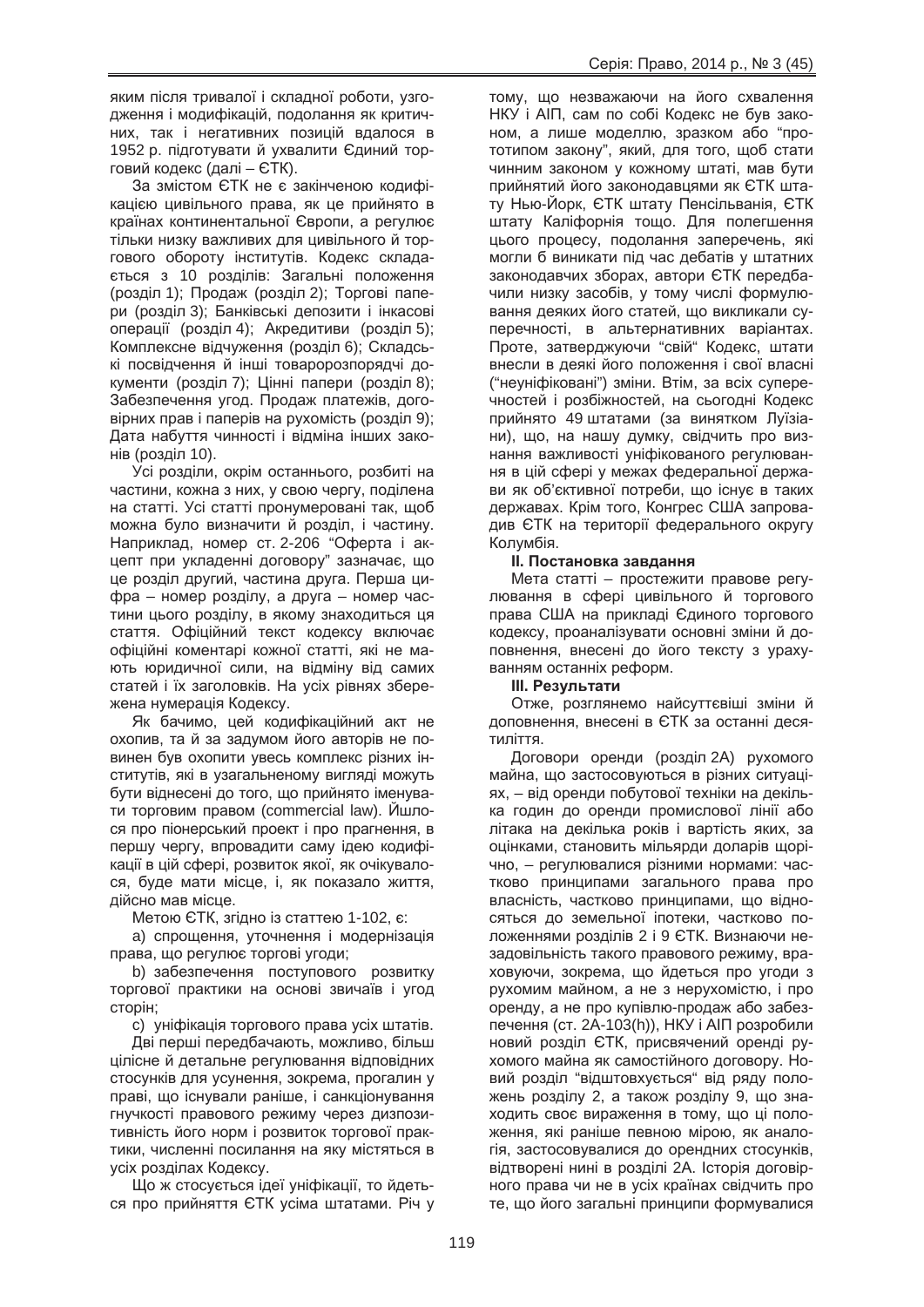на базі регулювання купівлі-продажу. Втім, в країнах з "цивільною" системою права ці принципи становили загальну частину договірного права в цивільних кодексах, застосовану до різних договорів, без необхідності відтворення їх в підрозділах, що регулюють окремі види договорів, то в законодавстві країн з англосаксонською системою багато базових принципів, що склалися в судовій практиці, виявились пізніше втіленими в спеціальних актах щодо власне купівліпродажу. У США – це розділ 2 ЄТК. Так, при розробці його підрозділу, присвяченого оренді, виявилося необхідним відтворити загальні начала, які встановлені в розділі 2 і які тим самим стають безпосередньо застосованими до договорів оренди. При формулюванні відповідних положень, запозичених з розділу 2, а також розділу 9 (у зв'язку із забезпечувальними інтересами в орендованому майні), враховувалася специфіка орендних стосунків і концептуальні розбіжності з точки зору предметів регулювання. Розділ 2А поширюється на орендні договори незалежно від їх суб'єктного складу, у тому числі й на споживчі, що не зачіпає дії законів, спрямованих на охорону прав споживачів.

Процес оновлення значною мірою торкнувся розділів ЄТК, які стосуються платіжнорозрахункових стосунків, що зумовлено розвитком технології банківських операцій, автоматизацією і використанням електронних засобів, появою нових форм, потребою чіткого визначення взаємних ризиків і відповідальності усіх учасників у межах як внутрішніх, так і міжнародних зв'язків.

Розділ 3 отримав нове найменування – "Оборотні документи" і фактично піддався радикальній ревізії. що переважно пояснювалося необхідністю врахувати методи, що змінилися, і сучасні особливості, технічні новели в діяльності банків. Правила, що діяли раніше, базувалися на паперовій системі платежів, що в сучасних умовах опинилося в конфлікті з бурхливим ростом розрахунків з використанням оборотних документів (наприклад, якщо в 50-ті рр. XX ст. за підрахунками Федерального резерву оброблялося близько 7 млрд чеків, то до кінця 80-х рр. – більше 48 млрд чеків на рік). З'явилися нові види платіжних документів, які не укладалися в чинні правила. Складність полягала в тому, що самі ці правила не забезпечували адекватного регулювання превенції від зловживань, розподілу у відносинах між банками й клієнтами ризиків і взаємної відповідальності в нових обставинах і передусім в умовах переходу до автоматичної обробки, впровадження механічних засобів, у тому числі кодування документів і машинне считування інформації (MICR), її електронну трансмісію (див. ст. 4–110). Вважаємо, що окрім цього

безперечний інтерес уявляє сам досвід юридичної рефлексії технічного прогресу.

Розділ 3 в нинішньому його вигляді розцінюється в офіційних коментарях як "останній за часом етап прогресивної кодифікації загального права про оборотні документи", який історично бере початок в англійському законі про оборотні векселі 1882 р., а в США – єдиному законі про оборотні документи 1896 p. У розділі 3 йдеться про самостійну категорію – власне оборотні документи – "negotiable instruments", які, можливо, слідувало б називати якось інакше (наприклад, оборотні "інструменти"); проте термін "оборотний документ" укоренився занадто давно й міцно. За призначенням і змістом ці документи є циркулюючими платіжно-розрахунковими засобами, тобто більшою мірою субститут грошей або кредиту у межах комерційного обороту. Визначення оборотного документу, умови, яким вони повинні відповідати, і їх основні види (які юридично трактували як договори) передбачені в ст. 3–104. По суті розділ 3 є вексельним законом, який застосовується до підписаних паперів, що містять наказ або обіцянку сплатити гроші. Йдеться про перевідний вексель, який іменується в ЄТК не як bill of exchange (подібно до англійського закону), а як тратта (draft), що, втім, є еквівалентом, і про простий вексель, iменований note (бiльш повно – promissory note). Разом з цим говориться також про чек, який, проте, ототожнюється з траттою, що підлягає сплаті після затребування виписаного на банк (п. "f"), і про депозитний сертифікат, який ототожнюється з простим векселем банку (п. "ј"). Отже, чек і вексельний сертифікат підлягають вексельному нормуванню, лише з тими спеціальними приписами. які з приводу них містяться в розділі 3.

Дія розділу 3 відмежована від інших розділів, що стосуються грошових паперів, які могли б бути асоційовані з оборотними документами (ст. 3–102), що дуже актуально в умовах різноманітності правового інструментарію, використовуваного в платіжно-розрахункових стосунках. Зокрема, його норми не поширюються на платіжні доручення, регульовані розділом 4А, і на інвестиційні цінні папери, регульовані розділом 8. Відповідно й названі розділи містять свої обмежувальні норми: ст. 4А-103 виключає з категорії платіжних документів тратти, а ст. 8–102(с) передбачає, як вже згадувалося вище, що розділ 3 не застосований до документованих цінних паперів, навіть коли останні могли б задовольняти й вимогам цього розділу. Так само, розділ 3 непридатний у разі суперечностей з розділом 4 або з розділом 9 (ст. 3–102 (в)). Норми розділу 3 непридатні і в тих межах, в яких вони могли б виявитися такими, шо суперечать приписам Федеральної резервної системи, прийнятим на основі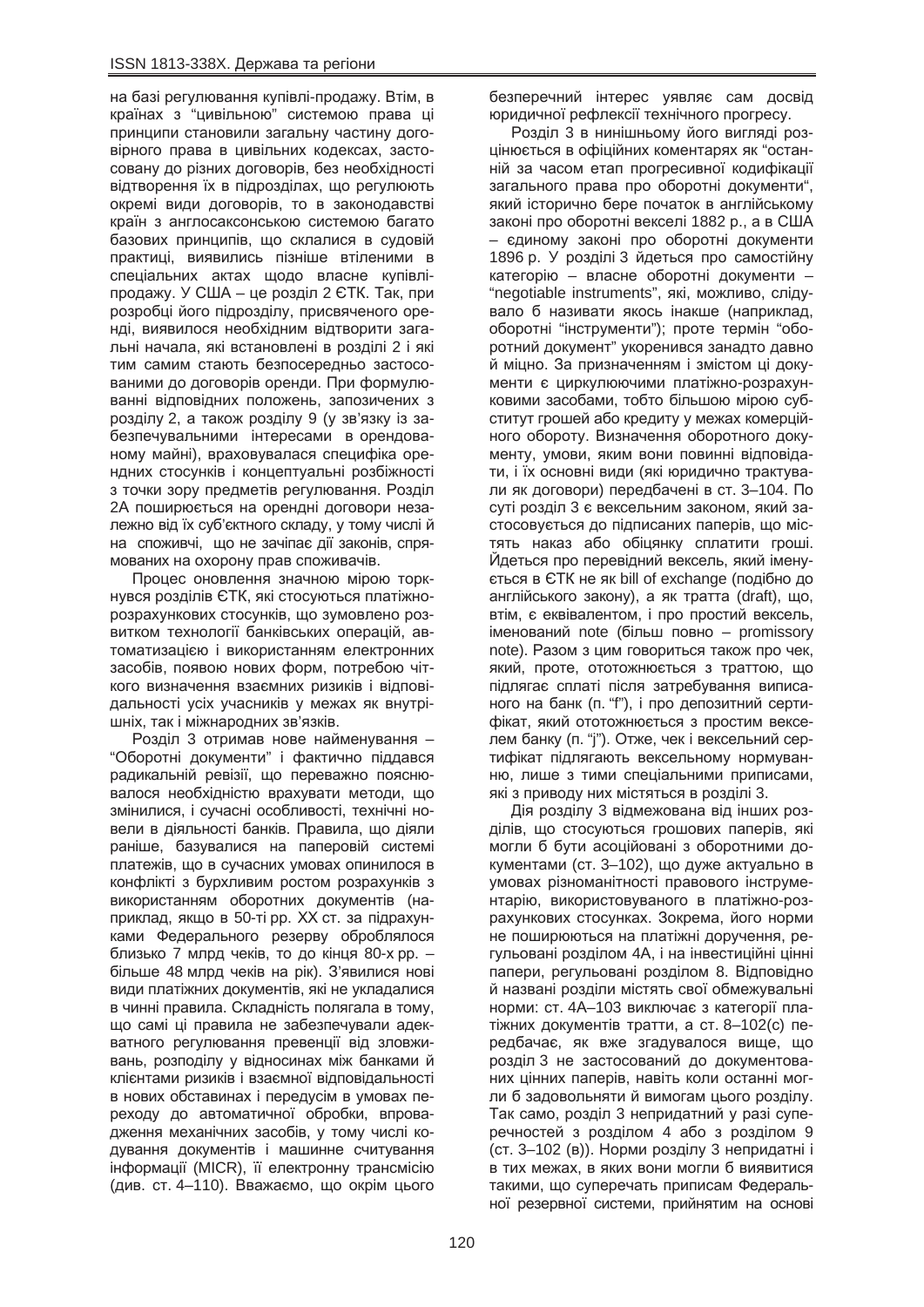федеральних законів (наприклад, Expedited Funds Availability Act U.S.C. § 4001). США, як і ряд інших країн, підписали Конвенцію про міжнародні перевідні векселі й міжнародні прості векселі, розроблену ЮНСІТРАЛ у 1989 р. Як зазначено в коментарях до розділу 3 ЄТК, у разі ратифікації цієї Конвенції до міжнародних векселів застосовуватимуться в США її положення.

Розділ 3 у його нинішньому вигляді, завдяки модернізації багатьох положень, усунув цілу низку непорозумінь, знизив рівень ризиків для системи платежів, визначив взаємні права й обов'язки користувачів і операторів. Реформовано правила які викликали чималі складнощі, – щодо розподілу ризиків від підробок і змін документу (ст. 3–404 і 3–406), що, як очікується, знизить кількість позовів: встановлені терміни позовної давності (ст. 3–118) тощо.

Шо ж стосується розділу 4, він регулює стосунки, пов'язані з банківськими депозитами й інкасовими операціями. Його положення поширюються на різні грошові документи ("items" – ст. 4–104(9)), у тому числі й на оборотні документи, які, як зазначено вище, підпорядковуються розділу 3. Проте, у тому випадку, коли могли б виникнути суперечності між положеннями цих двох розділів, пріоритет за ст. 4–102 має розділ 4, який регулює операційні дії банків відносно грошових документів, починаючи із стадії депонування, у тому числі трансмісію документів, подання їх до акцепту, завершуючи здійсненням платежів. Відповідальність банку визначається законом місця його знаходження, хоча її умови можуть визначатися угодою сторін, яка не може звільнити банк від відповідальності за порушення основного обов'язку – прояву сумлінності та звичайної "турботи" (ст. 4-103 (а)).

Важливим явищем стала розробка комплексу норм (розділ 4А), присвячених спеціально й виключно такому механізму розрахунків, який названий "переказом коштів" (funds transfer), а в комерційних кругах часто іменується "оптовий кабельний трансферт" (wholesale wire transfer). Идеться про меха-НІЗМ, ЯКИЙ ВИКОРИСТОВУЄТЬСЯ ГОЛОВНИМ ЧИном у відносинах між діловими й фінансовими організаціями в межах великих розрахунків (за оцінками порядку одного трильйона доларів на день), але правове регулювання якого викликало багато нарікань. В основному воно базувалося на принципах загального права і права справедливості, вживаних у порядку аналогії норм про оборотні документи, чеків, інші засобів платежу, умовні договори, коли такі були між клієнтом і банком, правилах банківських асоціацій, що породжувало, зокрема, невизначеність і суперечності в практиці. Мета розділу 4А – врегулювати цей механізм як унікальний

метод розрахунків за допомогою унікальних приписів, що відносяться лише до нього. "Переказ коштів" – це не один договір, а серія взаємопов'язаних угод, у яких зазвичай беруть участь платник, його банк, єднальний банк, банк одержувача й одержувач.

Дуже цікава доля розділу 6. На початку 50-х рр. XX ст. широку стурбованість викликали ситуації, коли підприємець, що придбавав або поповнював свій бізнес на кредитних началах, потім реалізовував увесь ін-BeHTap (entire inventory) комплексно або оптом (in bulk) і зникав з виручкою, залишаючи кредиторів без задоволення. Кредитори мали можливість звертатися до суду, проте часто було складно знайти боржника, притягнути його до справи, реалізувати судове рішення. До нового ж набувача, якщо він не був у змові з боржником і діяв сумлінно, заявляти претензії було неможливо, а майно в цьому випадку виявлялося імунним від вимог кредиторів. Виходом зі становища було, зокрема, покладання не лише на продавця, але й на покупця за комплексною угодою додаткових зобов'язань, покликаних захистити інтереси кредиторів, що й отримало відображення в первинному варіанті розділу 6. Так, згідно з його нормами, усі кредитори мали бути сповіщені про майбутню угоду, причому щонайменше недотримання встановленого порядку призводило до її недійсності.

Проте через декілька десятиліть виявилось, що потреба в розділі 6 не лише знизилася, й по суті відпала під впливом різних чинників, у тому числі юридичних. Зокрема, були ухвалені закони, що полегшили пред'явлення позовів до нерезидентів (принцип "довгої руки" – достатності "мінімального контакту" зі штатом суду для отримання персональної юрисдикції шодо боржника) і здійсненості рішень в інших штатах (Єдиний закон про виконання іноземних судових рішень).

У цих умовах НКУ і АІП дійшли висновку, що у світлі змін, які сталися, в діловому та юридичному плані немає необхідності в спеціальному врегулюванні комплексних угод і, отже, збереженні розділу, який вони рекомендували штатам виключити з їх торгових кодексів. Водночас, враховуючи, що деякі штати можуть побажати на цьому етапі зберегти таке регулювання, вони розробили новий, більш адекватний варіант розділу 6 "Комплексний продаж", у якому спробували мінімізувати його негативні елементи для угод, не пов'язаних з обманом, без збитку для забезпечення захисту кредиторів. Розділ 6 поширюється тільки на "комплексні продажі", а не на інші угоди відчуження – (комплексного відчуження" (bulk transfers) – як раніше іменувався цей розділ); для інших угод, обтяжених обманом. діє окремий закон (Uniform Fraudulent Transfer Act). Більш того, через ст. 6–103(а)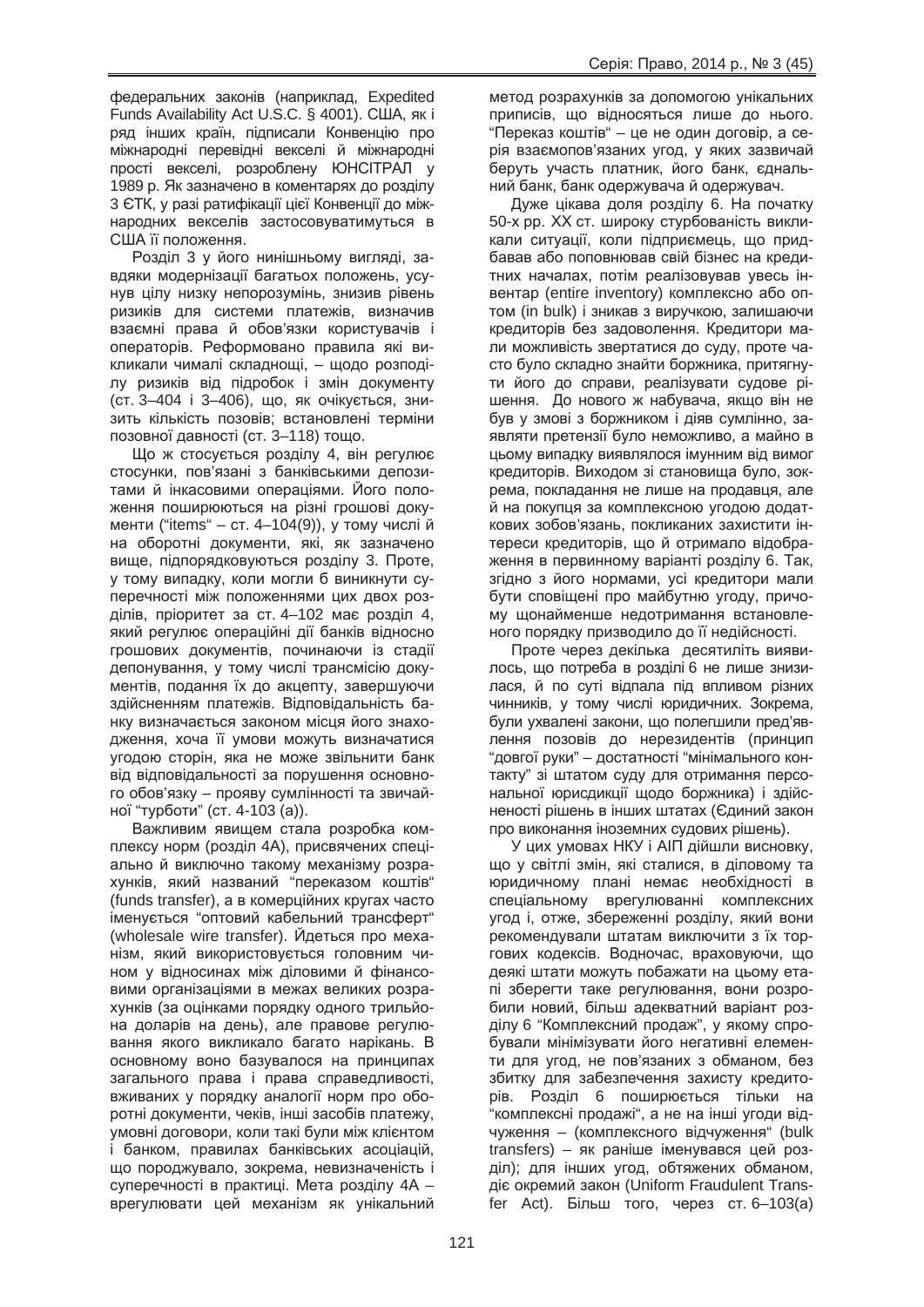йдеться тільки про такі комплексні продажі. де продавцем виступає особа, основне заняття якої – реалізація майна зі складу. Нотифікація може здійснюватися покупцем не індивідуально кожному кредиторові (що не просто у разі їх численності, знаходження в різних штатах тощо), а за допомогою реєстрації (filing) – ст. 6–104 (2) і 6–105(2). Недотримання встановленого порядку спричиняє за собою не нікчемність комплексного продажу або обмеження титулу на майно, а відшкодування збитків - ст. 6-107 (1) і (2). Як результат штатам запропоновано два підходи – Альтернатива А – про відміну розділу 6 і Альтернатива В – переглянутий текст цього розділу.

Розділ 8 про інвестиційні цінні папери піддавався декільком змінам і нині існує в редакції 1977 р. Незважаючи на таку назву. розділ обмежений за своїм нормативним змістом. На відміну від корпоративного законодавства він не визначає самих майнових прав власників цінних паперів і на відміну від так званих "статутів блакитного неба" (Blue Sky Statutes), спрямованих проти спекуляцій "повітрям", не містить вимог про доведення до публіки характеру того майнового інтересу, який є цінним папером. Такого роду приписи зазвичай містяться в законах штатів про цінні папери. Реально розділ містить набір правив щодо передачі прав, які конституюють цінний папір, і їх встановлення у взаєминах сторін. Якщо майновий інтеpec (property interest) може розглядатися як цінний папір, положення розділу 8 визначають правомочність емітентів, власників, набувачів і кредиторів щодо передачі прав. заяви вимог, реєстрації інтересу. Дефініція цінного паперу (security) в ст. 8–102 призначена лише для цілей розділу 8 і жодною мірою не зумовлює, чи становить майновий інтерес цінний папір для цілей федерального фондового законодавства. По суті, в понятійному сенсі, цінний папір означає пай або участь у підприємстві, або зобов'язання, яке котується на організованому ринку або визнається як засіб інвестування.

Найважливішим мотивом ревізії розділу 8 було прагнення в умовах надзвичайно збільшеного до 70-х рр. XX ст. буму "паперової круговерті" на фондовому ринку дати змогу випускати й мати в зверненні також цінні папери в недокументованій формі. Раніше чинний текст передбачав, що цінний папір виражений у документі, що являється є із ст. 8–105 оборотним документом (negotiable instrument), який підпадає під дію не загальних правил розділу 3, а спеціальних правил розділу 8. На відміну від ситуації з іншими оборотними документами індосант документованого цінного паперу (certificated security) не переймає на себе зобов'язань емітента й не гарантує їх виконання емітентом, він зобов'язується лише, що емітент визнає набувача власником того нематеріалізованого (intangible) інтересу, який виражений у цінному папері без будь-яких обтяжень, у ньому прямо не зазначених (ст. 8–306 (2)).

Сам новий текст не наказує і не санкціонує випуск недокументарних цінних паперів (uncertificated security), оскільки це завдання інших нормативних актів, зокрема законодавства штатів, що базується на типовому законі про комерційні корпорації (Model Business Corporation Act). Мета нововведень полягає в тому, щоб визначити права й обов'язки емітентів та інших сторін для тих випадків, коли інвестиційні цінні папери випущені в недокументованій формі (параграф 1(b) ст.8-102). Хоча основна увага фокусувалася на акціях корпорацій, "бездокументна система" поширю- $€$ ться на різні види цінних паперів, у тому числі боргові зобов'язання, облігації державної позики (бонди).

Останній субстантивний розділ 9 ЄТК присвячений регулюванню забезпечувальних угод, що відіграють величезну роль у межах комерційного фінансування і захисту інтересів кредиторів. Його називають новаторським і навіть найціннішим, оскільки він перетворив ту систему забезпечувальних механізмів, яка сформувалася на базі статутів і загального права XIX ст. Ця система включала різні форми угод (іпотеку рухомості, заставу, умовні продажі, цесію), для кожної з яких існували свої вимоги до реквізитів, порядку реєстрації в різних реєстрах на рівні штатів і графств. Окрім складнощів, пов'язаних з юридичною кваліфікацією укладених угод, колишня система страждала істотними недоліками, наприклад, щодо технічної застосовності існуючих форм до фінансування виробничого процесу (коли забезпечувальне майно є спочатку сировиною, потім матеріалом у переробці і, нарешті, продукцією), або до створення забезпечувального інтересу в правах на демонстрацію теле- чи кінопостановок, правах на патентні або авторські роялті. Така ситуація породжувала необхідність прийняття нормативних актів для регламентації нових форм забезпечувальних механізмів, що виникають у діловій практиці.

Розділ 9 встановив спрошену й однакову структуру, у межах якої можуть здійснюватися як різноманітні сучасні, так і здатні з'являтися в майбутньому механізми забезпечення. Не виключаючи можливості використання видів угод (перелік яких у ст. 9-102 (2) має суто ілюстративний характер), що склалися, розділ 9 передбачає узагальнену характеристику цього інституту: замість запоруки, умовного продажу, цесії введене поняття "Забезпечувальна угода" (параграф (1) ст. 9-105 (1)), замість заставника й заставодержателя – "боржник" (пункт (d)) і "забезпечена сторона" (пункт (m)), сам об'єкт угоди іменуєть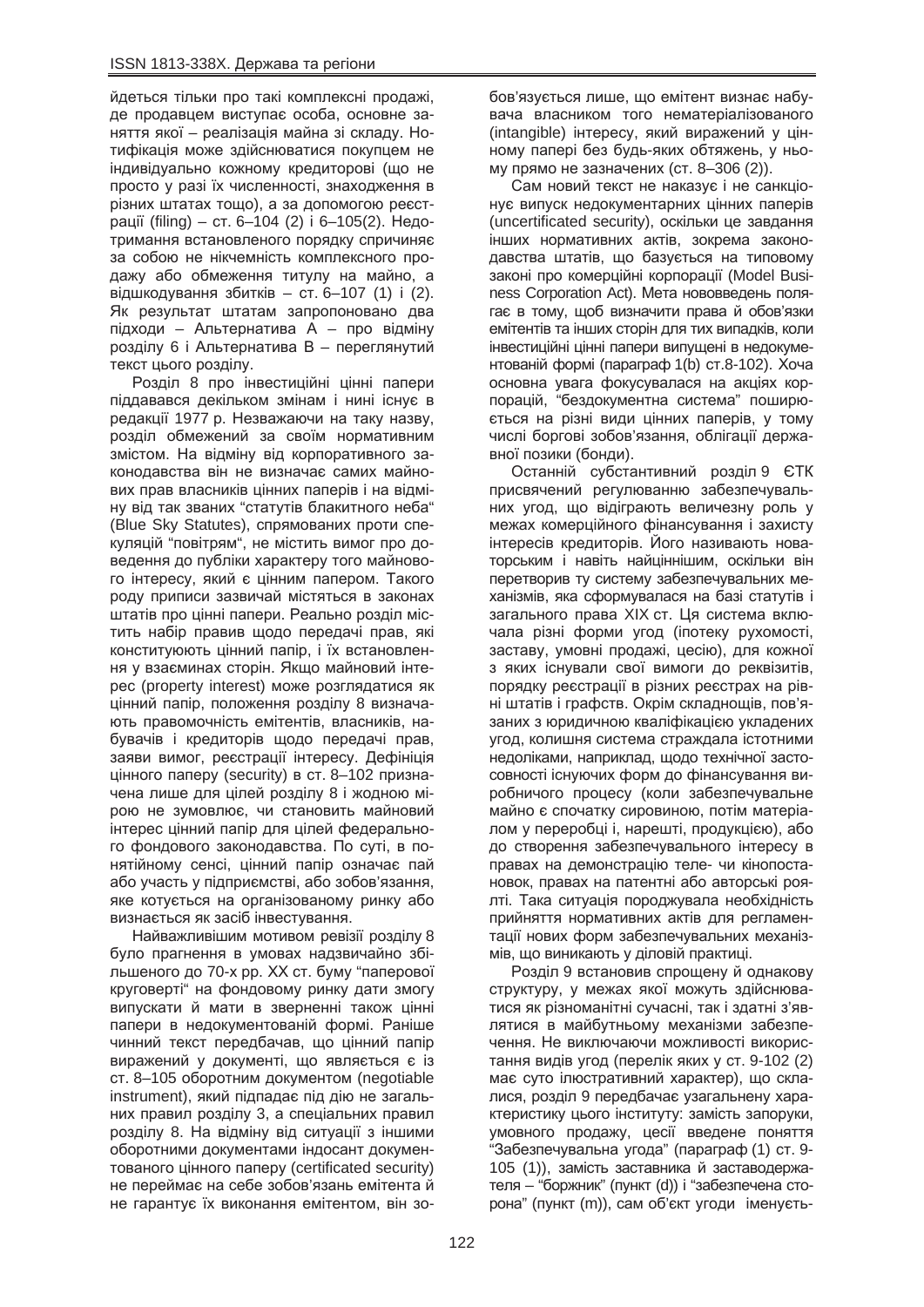ся в пункті (с) "майно, що служить забезпеченням" (collateral), а інтерес у цьому майні, що передається боржником забезпеченій стороні, – "забезпечувальним інтересом" (параграф 37 ст. 1–201). Ці поняття й уся схема регулювання застосовуються до забезпечувальних угод незалежно від того, як вони будуть названі сторонами, причому вирішальною ознакою є не форма, а лише "намір сторін створити забезпечувальний інтерес" (пункт (а) ст. 9–102 (1)). Щоб уникнути сумнівів, які могли б виникати на практиці, положення цього розділу поширені, разом із забезпечувальними угодами, і на "продаж платежів або паперів на рухомість", що є різновидами "нематеріальної рухомос-Ti" (intangibles).

Піддалися змінам також й інші розділи ЄТК. Більш того, продовжує роботу постійний редакційний комітет з Кодексу, який готує пропозиції шодо переробки офіційного тексту.

# **IV. Висновки**

Примітною особливістю є динамізм кодифікаційного процесу, який не завершився розробкою ЕТК у 1952 р. і його прийняттям штатами, але, навпаки, триває у межах НКУ і АИП, по-перше, шляхом ревізії і внесення поправок в існуючий текст з обліком, зокрема, розвитку торгової і правозастосовної практики і, по-друге, за допомогою розробки нових розділів.

Досягнення одноманітності правового регулювання доволі широкого кругу стосунків у юридично незалежних одна від однієї правових системах штатів є складним практичним завданням. Одноманітності правового регулювання в умовах прецедентного права неможливо добитися тільки шляхом прийняття законодавчими органами штатів однакових текстів законів. Відомо, що до того ж деякі штати ухвалили запропонований проект ЕТК з деякими поправками. Необхідно також добитися одноманітності тлумачення статей і їх застосування судами. У ЕТК містяться правила тлумачення, якими повинні керуватися суди (ст. 1–102). Відповідно до цих правил, закон повинен вільно тлумачитися й застосовуватися для досягнення його основних цілей і завдань. Втім не вдається досягти одноманітності в тлумаченні закону в масштабах усієї країни, оскільки, з одного боку, рішення одного штату не є обов'язковими для судів іншого штату, а з іншого суди, розглядаючи аналогічні справи навіть у межах одного штату, посилалися на різні правила тлумачення і приходили до діаметрально протилежних результатів. Крім того, Кодекс надає великий простір суддівському розсуду, оскільки містить такі правові категорії, як "сумлінність", "комерційна доцільність". Неоднозначному тлумаченню статей Кодексу сприяють його складна юридична мова, що для правильного розуміння вимагає досить високого рівня професійної підготовки. Технічно Кодекс відрізняє складність побудови багатьох статей, їх громіздкість.

Офіційний постатейний коментар до Кодексу повинен, за задумом авторів, сприяти однаковому його застосуванню, проте в судовій практиці є прецеденти, за яких суді відмовлялися наслідувати коментар, а вирішували справи відповідно до власної інтерпретації тексту ЕТК. Окрім офіційного коментаря видається велика кількість наукових коментарів постатейно й за прив'язкою до окремих слів і фраз, використовуваних у Кодексі.

Необхідно також назвати ті інститути комерційного права, які в ЕТК не увійшли. Так, незважаючи на те, що продаж нерухомості й інтереси кредиторів у нерухомості безперечно є питаннями торгового права, вони не регулюються Однаковим торговим кодексом, за винятком угод з рухомістю, сполученою з нерухомістю. Кодекс також не регулює питання укладення, виконання і позовного захисту страхових договорів. Не висвітлене в Кодексі й питання поручительства (за винятком випадків, коли воно згадується в оборотних документах). Кодекс не регулює питання банкрутства. Кодекс не розрізняє законні платіжні засоби. Таким чином, Кодекс не є всеосяжною кодифікацією торгового права.

У Кодексі навіть не розглядаються усі аспекти угод, які регулюються окремими положеннями Кодексу. Наприклад, у Кодексі можна знайти декілька новаторських положень відносно укладення договорів про продаж, хоча більшість питань укладення договорів за загальним договірним правом залишилися нерозглянутими.

Зауважимо, шо ЕТК містить чимало приписів. що регулюють банківську діяльність. Це дало змогу в американській юридичній літературі називати цей Кодекс "кодексом банкірів". Поза всяким сумнівом, великі банки США були зацікавлені у його створенні й введенні в дію. За межами правового регулювання Кодексу залишилися такі важливі питання, як правове положення корпорацій, неспроможність, торгове представництво, страхування та ін.

Більшість положень Кодексу не мають імперативного характеру. Сторони можуть змінювати них або ж нехтувати ними, оскільки свобода договору є швидше правилом, ніж виключенням. Тому норми торгового права містяться зовсім не в Кодексі, а в приватних угодах, у тому числі заведений порядок, торгові звичаї і стандарти виконання зобов'язань.

Основною допомогою при тлумаченні ЄТК є прецедентне право; попередні проекти й попередні офіційні тексти, інші джерела із законодавчої історії; офіційні коментарі до кожного розділу, наукова література, стан